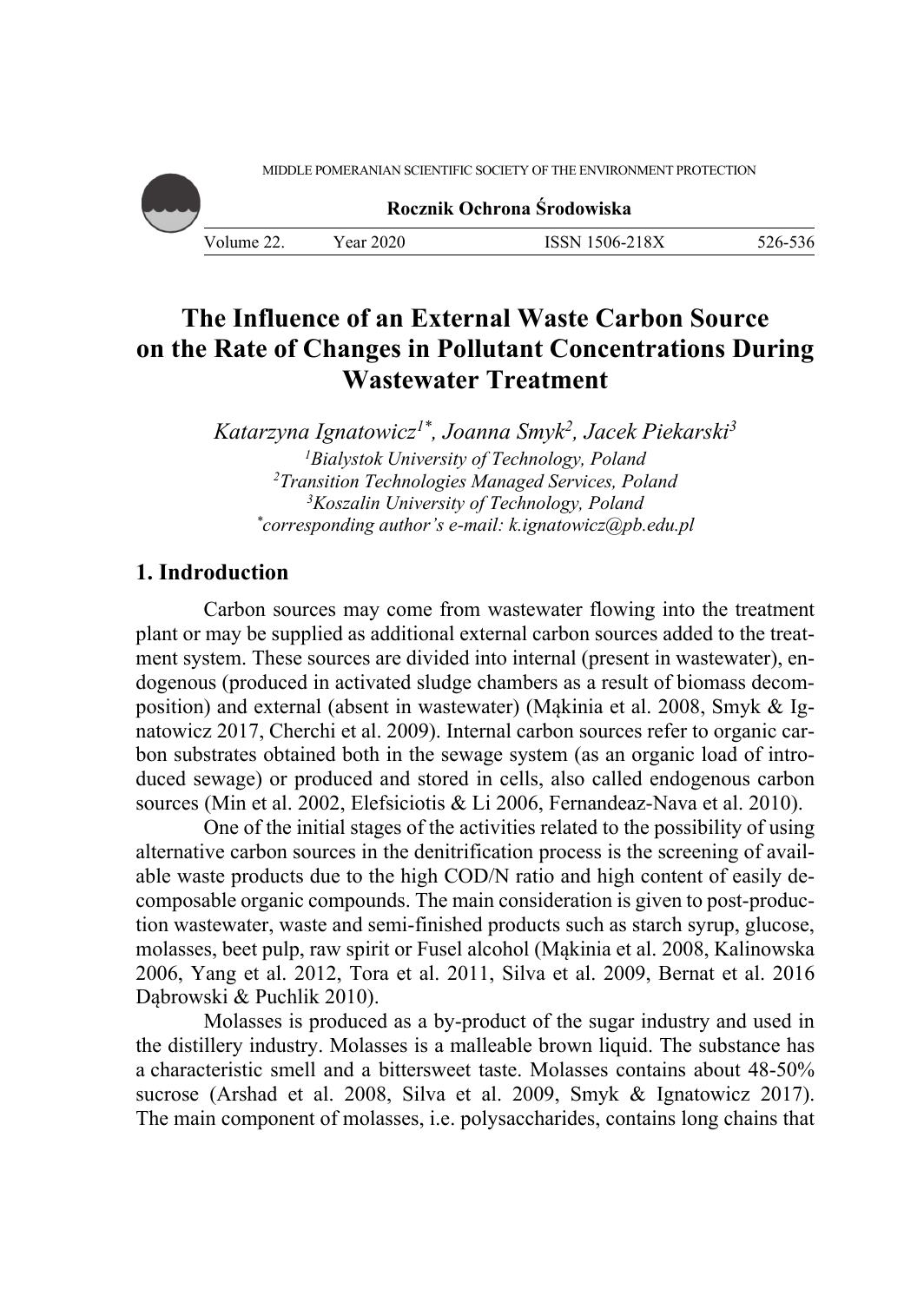prevent rapid use of this substrate by denitrifying bacteria, therefore it is recommended that molasses be hydrolysed to convert it into simpler compounds such as glucose, sucrose and fructose (Ignatowicz et al. 2011, Janczukowicz & Rodziewicz 2013, Janczukowicz et al. 2011).

The aim of the research was to confirm the effectiveness of the use of waste products, in the example of molasses, in the denitrification process, as well as to determine their influence on the rate of changes in pollutant concentrations during wastewater treatment.

## **2. Testing methodology**

The research was carried out in two SBR reactors with activated sludge supplied by mechanically treated municipal wastewater. (Smyk & Ignatowicz 2017, Smyk et al. 2019) The active capacity was 13 dm<sup>3</sup>, of which 8 dm<sup>3</sup> was activated sludge. A single reactor cycle lasted 6 hours and included the following phases: wastewater supply (2 min), mixing (anaerobic) (60 min), aeration (210 min), sedimentation (60 min) and decantation (30 min). During the aeration phase, compressed air was fed through a diffuser placed at the bottom of the rector. Depending on the phase of work, from 0.1 to 2.0 mg  $O_2 / dm^3$ , active sludge concentration 3.5 kg/m<sup>3</sup>, sludge index ranged from 120-180 cm<sup>3</sup>/g, hydraulic load of the chamber was 1.5 m<sup>3</sup>/m<sup>3</sup>d and load of organic pollutants 0.2-0.3 kg COD/m<sup>3</sup>d.

An external source of carbon was added to one of the chambers twenty minutes after filling the sewage. The dose was calculated with the amount and composition of raw sewage taken into account, assuming the COD/N ratio was equal to 6. The sewage samples were subjected to filtration immediately after collection. During filtration, the samples were measured in accordance with the current methodology (Smyk et al. 2019, Puchlik et al. 2015, Ignatowicz & Puchlik 2011):

- COD dichromate method as per PN-74/C-04578.03 standard,
- BOD manometric method of OxiTop Standard system,
- N-NH<sub>4</sub> spectrophotometric method according to PN-ISO 7150-1:2002,
- N-NO<sub>3</sub> spectrophotometric method according to PN-82/C-04576/08,
- N tot. Spectrophotometric method according to PN-EN ISO 6878:2006,
- P tot. Spectrophotometric method according to PN-C-04576-00:1973P.

On the basis of the results obtained, the rate of removal of individual pollutants from waste water during the process phases of SBR reactors (anaerobic denitrification phase and aerobic nitrification phase) was determined using the formula: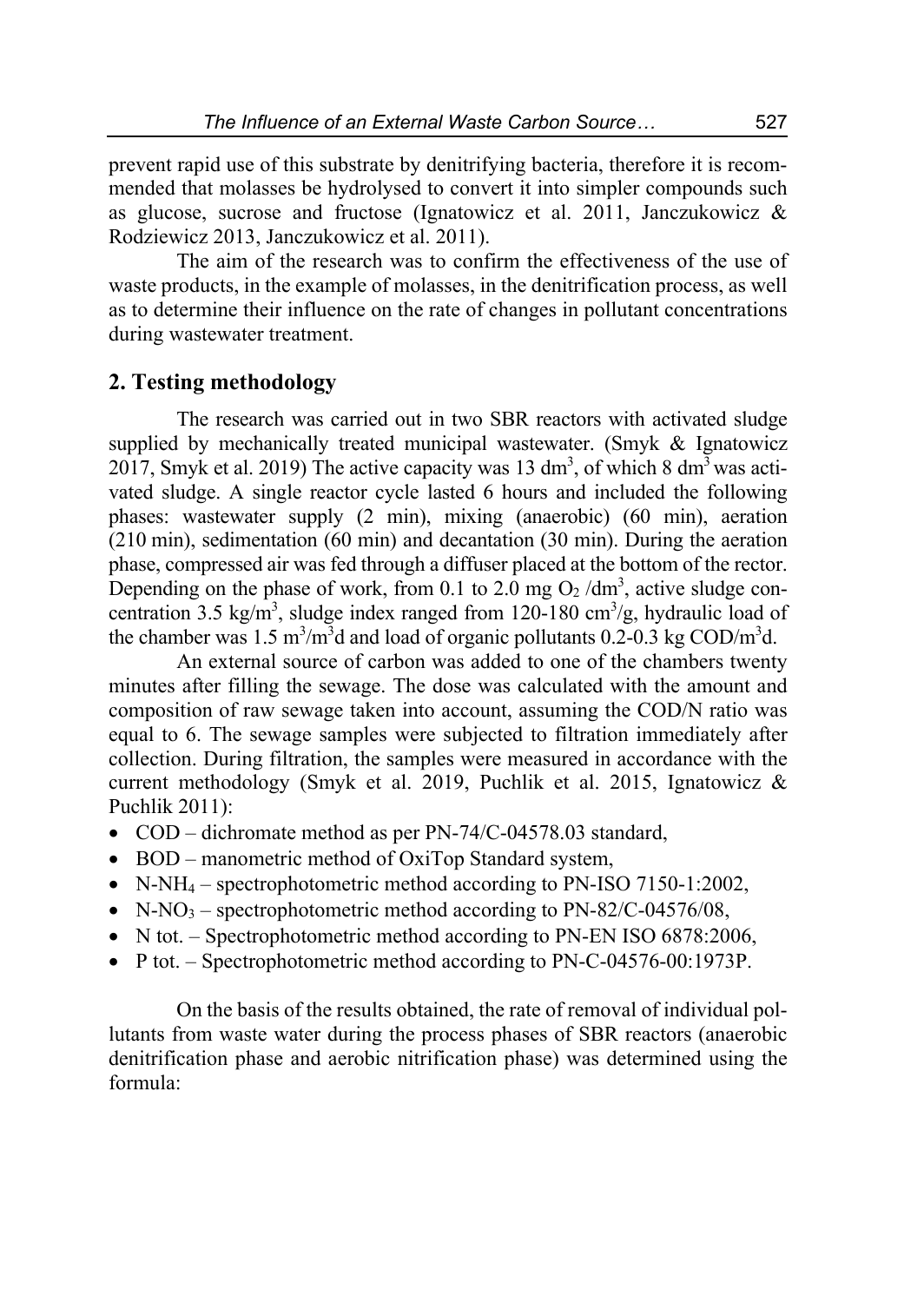$$
r_v = \frac{A - B}{T} \left[ \frac{mg}{dm^3 \cdot h} \right]
$$

where:

A – value/concentration at the beginning of the process phase  $[mg/dm<sup>3</sup>]$ ,

B – value/concentration at the end of the process phase  $[mg/dm<sup>3</sup>]$ ,

 $T$  – process phase lengh [h].

The nitrate utilization rate NUR was also determined from the formula:

$$
NUR = \frac{S_{N-NO3,t1} - S_{N-NO3,t2}}{\Delta t} \left[ \frac{mg N - NO_3}{dm^3 \cdot h} \right]
$$

where:

S (N-NO3,t) – nitrate nitrogen concentration at t [mg N/dm<sup>3</sup>], ∆t – measurement time [h].

The phosphorus release rate PRR was determined based on the formula:

$$
PRR = \frac{S_{P,t2} - S_{P,t1}}{\Delta t} \left[ \frac{mg \ P}{dm^3 \cdot h} \right]
$$

The phosphorus uptake rate PUR based on the formula:

$$
PUR = \frac{S_{P,t1} - S_{P,t2}}{\Delta t} \left[ \frac{mg \ P}{dm^3 \cdot h} \right]
$$

where:

S (P,t) – concentration of phosphorus at time t [mg P/dm<sup>3</sup>],  $\Delta t$  – measurement time [h].

## **3. Results and Interpretation of tests**

The COD/Nog ratio in municipal sewage was 7.2 on average (Fig. 1). Filling the reactors with sewage and a twenty-minute process of wastewater mixing resulted in a lower COD/Nog ratio - the value ranged from 4.2 to 4.4. According to the literature data, denitrification has been conducted when the COD/Nog ratio is from 5 to 10. A lower value indicates the necessity of introducing an external carbon source into the sewage (Elefsioris & Li 2006, Smyk et al. 2019, Janczukowicz & Rodziewicz 2013). The addition of external carbon sources to the SBR reactors increased the COD/Nog ratio – during the denitrification phase. The ratio gradually increased to its highest value of 6.3 in the reactor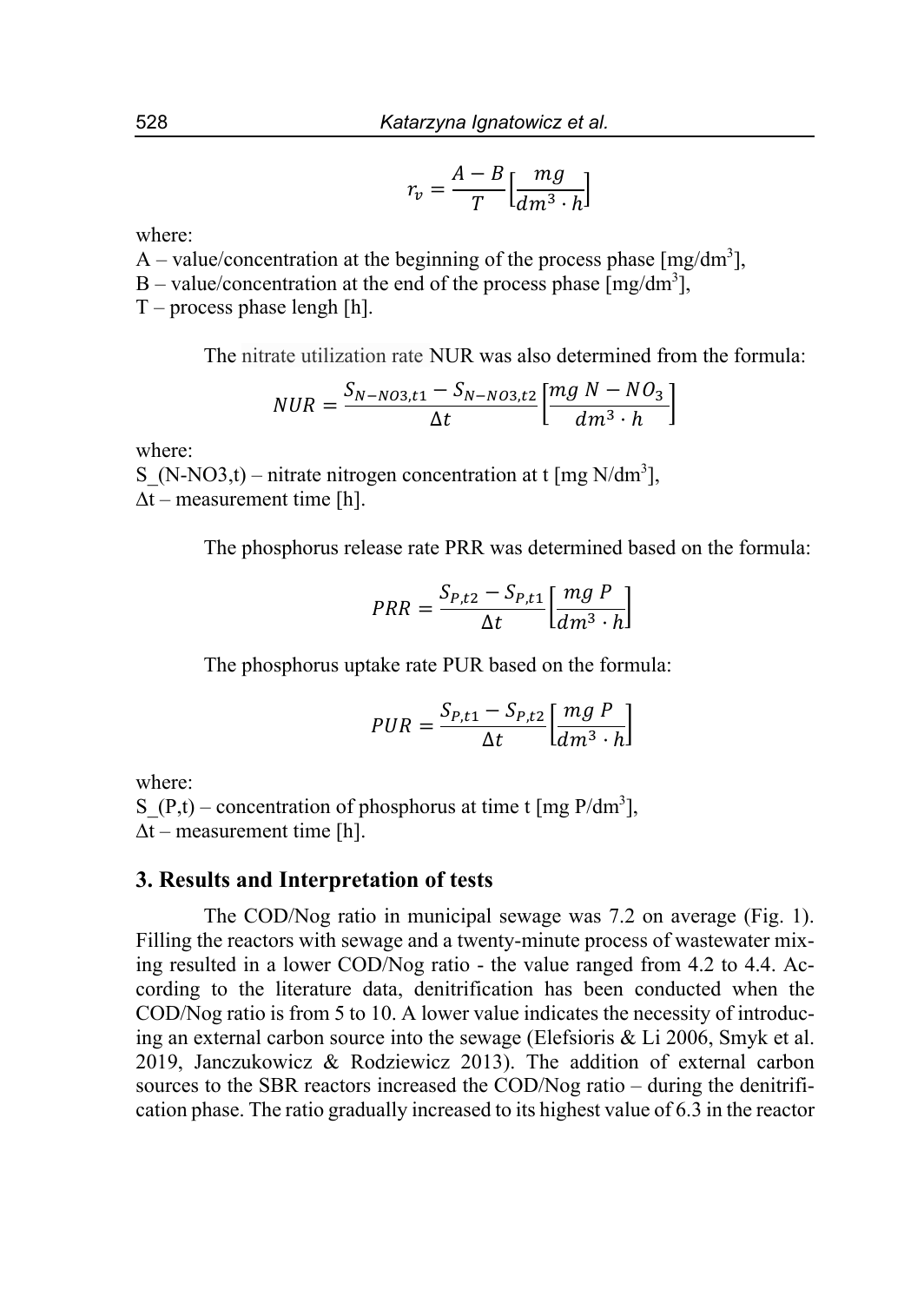with the addition of molasses at the end of the anaerobic phase. This ensured the correct course of denitrification. During the anaerobic phase, the COD/Nog relationship ranged from 2.0 to 4.7.



**Fig. 1.** Comparison of COD to total nitrogen at individual control points

During the anaerobic phase of wastewater treatment, the removal of organic compounds referred to as COD took place only in a control reactor (Fig. 2). The reason for this was the dosage of an external carbon source to a second reactor to increase the amount of organic compounds. During the processes of mixing and aeration of wastewater in the reactors, a decrease in the value of organic compounds referred to as COD was recorded (Fig. 3). In the reactor where molasses was introduced, the removal rate of organic matter measured as COD was found to be higher than in the control reactor. This rate was  $61.43 \text{ mg } COD/dm^3h$ (17.55 mg COD/g<sub>dm</sub>h) and in the control reactor 54.86 mg COD/dm<sup>3</sup>h (15.67 mg  $\text{COD/g}_{\text{dm}}$ h).



**Fig. 2.** Average removal rate of organic compounds, referred to as COD, during the anaerobic phase in SBRs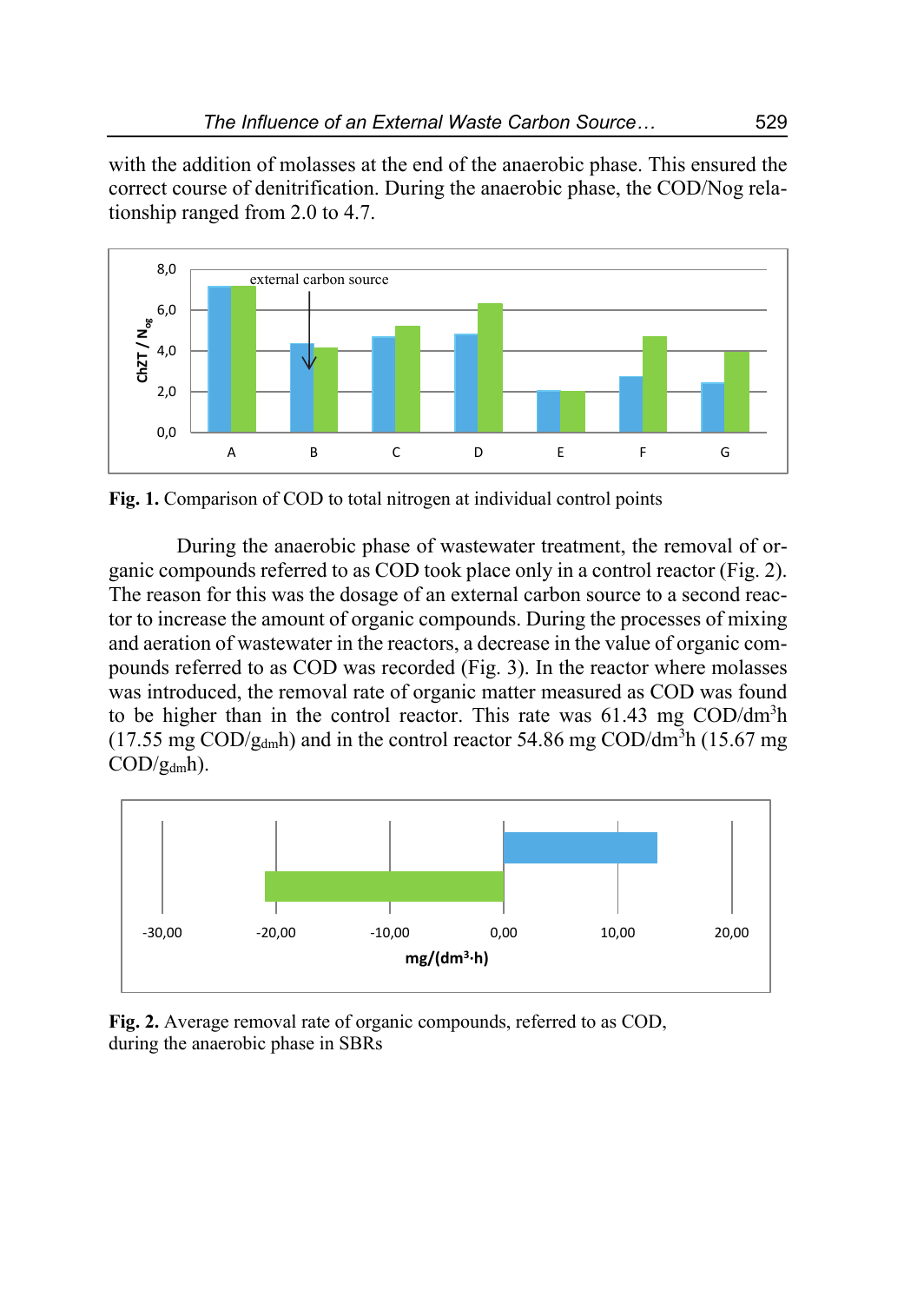

**Fig. 3.** Average removal rate of organic compounds, referred to as COD, during the mixing and aeration phase in SBRs

On the other hand, for both reactors, the same average removal rate of organic compounds ,defined as BOD5, during the anaerobic phase of wastewater treatment was calculated  $-22.50$  mg BOD<sub>5</sub>/dm<sup>3</sup>h (6.43 mg BOD/g<sub>dm</sub>h). (Fig. 4). The microorganisms absorbed the assimilable organic compounds at the same rate. During the process of mixing and aeration of wastewater, a decrease in the amount of organic compounds, defined as BOD<sub>5</sub>, was recorded in all SBR reactors (Fig. 5). In the reactor where an external source of carbon was introduced, a slightly (by 1.43 mg  $BOD/dm<sup>3</sup>h$ ) faster process of organic matter removal, measured as BOD<sub>5</sub>, was observed in comparison with the control reactor.



**Fig. 4.** Average removal rate of organic compounds, referred to as BOD<sub>5</sub>, during the anaerobic phase in SBRs



**Fig. 5.** Average removal rate of organic compounds, known as BOD<sub>5</sub>, during the mixing and aeration phase of SBRs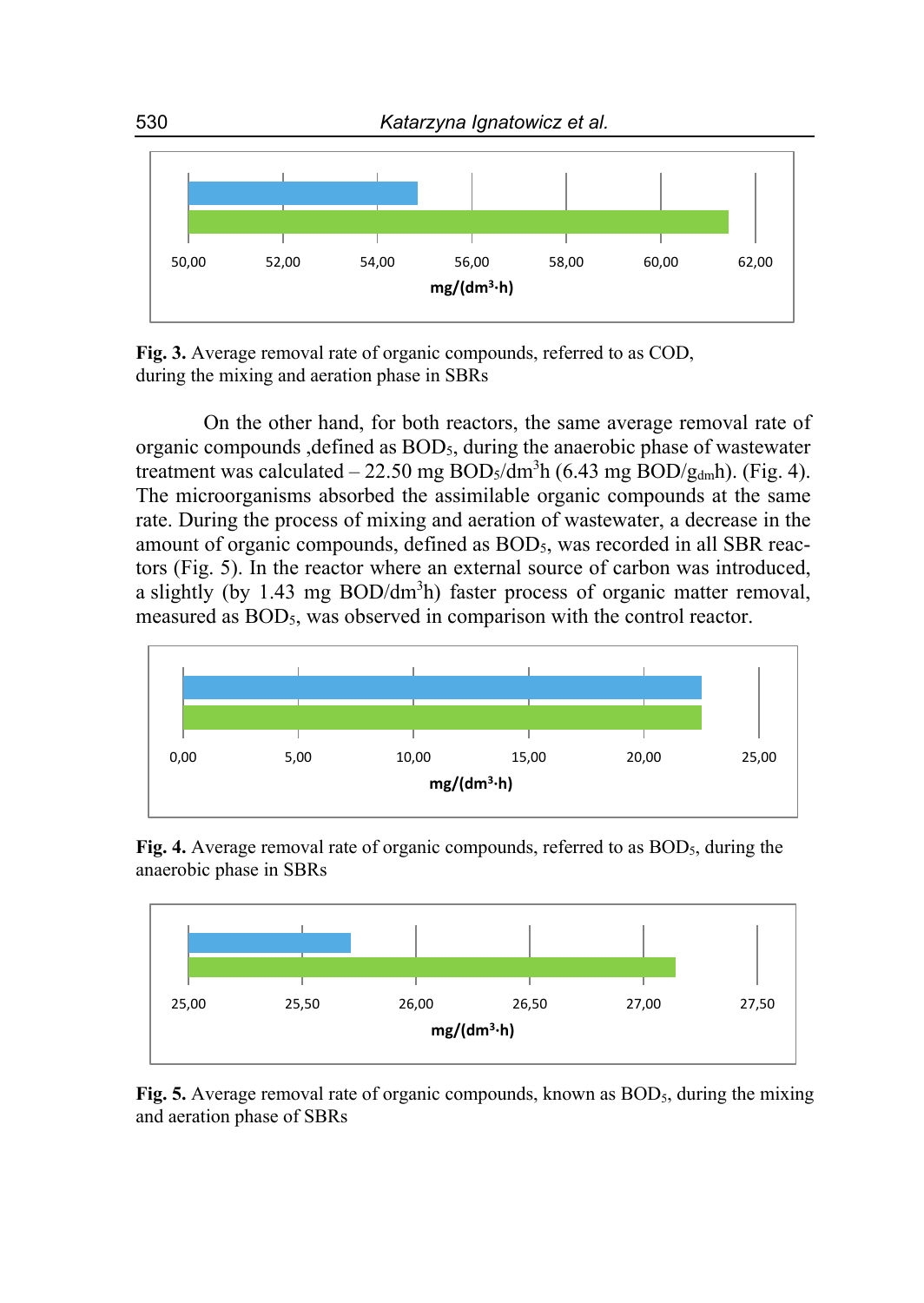During the anaerobic phase of wastewater treatment in the reactor with molasses, a much higher average rate of total nitrogen removal was found compared to the control reactor (Fig. 6). The removal of total nitrogen occurred here by 17.03 mg N/dm<sup>3</sup>h faster than in the control reactor. During the process of mixing and aeration of wastewater in the reactor with molasses, the rate of removal of total nitrogen decreased from 28.58 to 8.81 mg N/dm<sup>3</sup>h, but was still higher than in the control reactor (Fig. 7).



**Fig. 6.** Average removal rate of total nitrogen during anaerobic phase in SBRs



**Fig. 7.** Average removal rate of total nitrogen during the mixing and aeration phase in SBRs

The increased amount of easily assimilable carbon compounds in the form of molasses has also contributed to an increase in the NUR denitrification rate. Figure 8 shows the denitrification rate twenty minutes after the addition of the carbon source and the average rate of all denitrification. In the initial phase of denitrification with the addition of an external carbon source, no acceleration of nitrogen removal was observed. However, the average rate of the whole denitrification phase (Fig. 9) in a reactor without the addition of a carbon source was much lower, only 0.45 mg N/dm<sup>3</sup>⋅h, while the difference in speed between reactors was 2.48 mg N/dm<sup>3</sup>⋅h. The NUR rate in the molasses reactor was 2.93 mg N/dm<sup>3</sup>⋅h (0.88 mg Nog/g<sub>dm</sub>⋅h). Quan et al (2005) described the effect of hydrolysed molasses on the effectiveness of nitrogen removal in the SBR reactor treating synthetic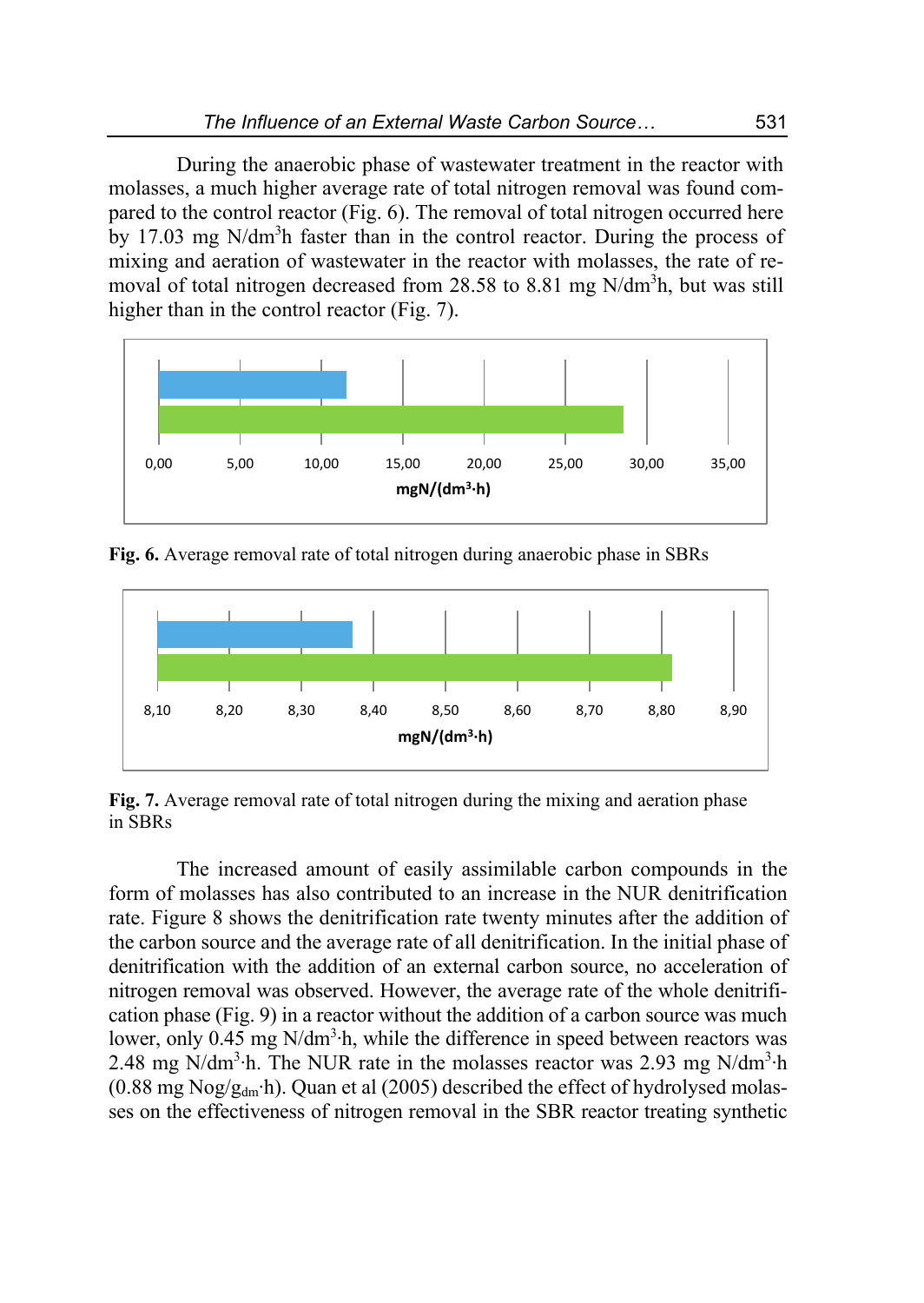wastewater. The authors obtained denitrification rates of 2.9-3.6 mg  $N_{\text{tot}}/(g\text{smo-h})$ . Bernat and others. (2016) studied the removal of nitrogen compounds from wastewater in SBR reactors using molasses as a carbon source. In the 22-hour process of wastewater mixing with  $\text{COD/N} = 5.5$ , the authors obtained a nitrate (V) removal rate of about 22 mg N/(dm<sup>3</sup>⋅h) (5.2 mg N/(gsmo⋅h)) for the initial 3 hours of the cycle, while during the further part of the SBR reactor cycle the rate decreased to 3 mg N/(dm<sup>3</sup>⋅h) (0.71 mg N/(g<sub>dm</sub>⋅h)). The authors obtained much higher denitrification rates in comparison to the presented own research, however, in their research they used model sewage produced on liquid mineral substrate and the only source of nitrogen in the sewage were nitrates(V) and nitrates(III) in the form of  $KNO_3$  and  $NaNO_2$  solutions respectively.



**Fig. 8.** NUR denitrification rate twenty minutes after the addition of a carbon source in an SBRs



**Fig. 9.** Average rate of NUR denitrification in SBRs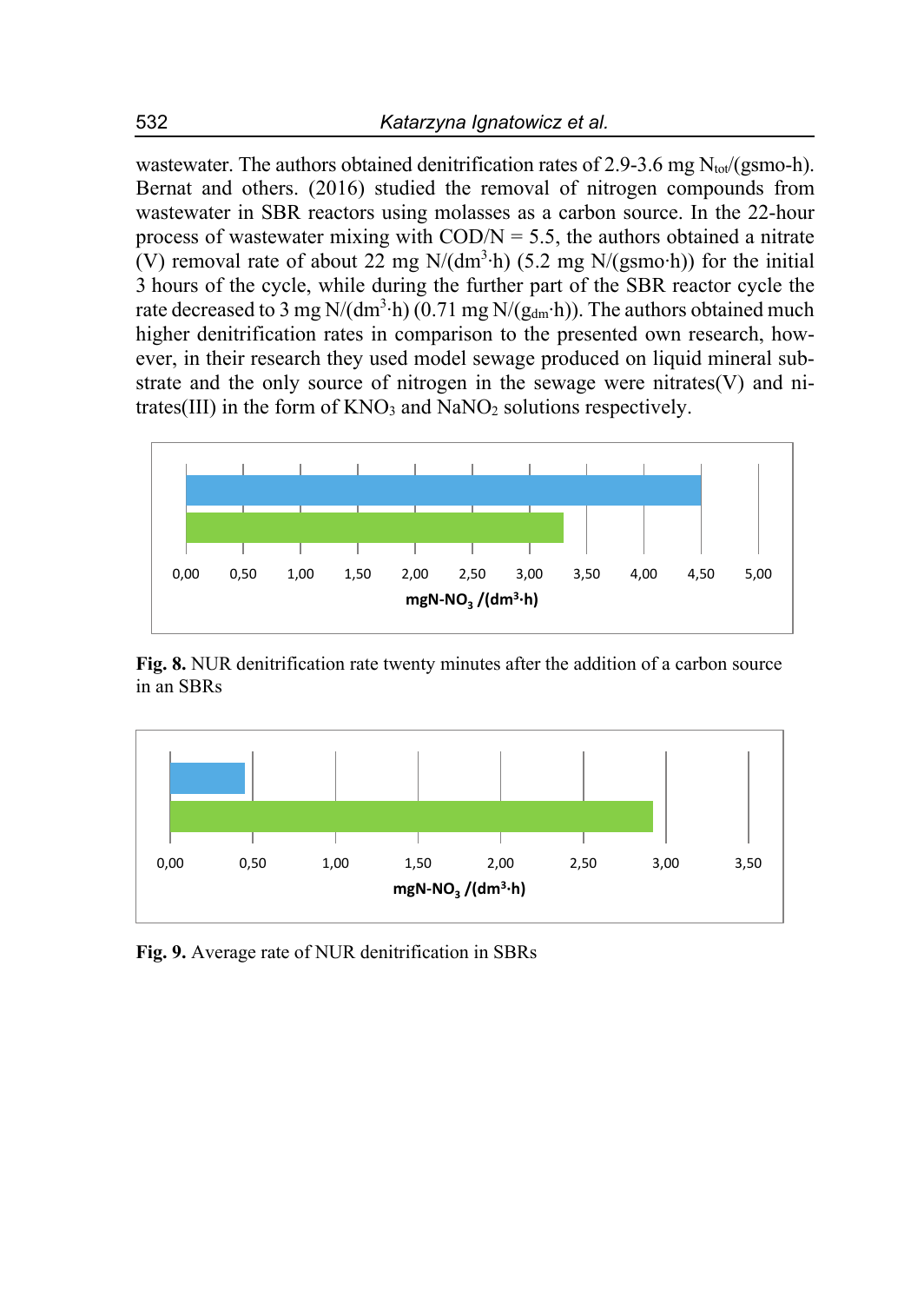

**Fig. 10.** Average release rate of total phosphorus PRR during anaerobic phase in SBRs



**Fig. 11.** Average PUR total phosphorus removal rate during the mixing and aeration phase in SBRs

During the anaerobic phase of wastewater treatment, an increase in total phosphorus concentration was observed in all reactors due to the secondary release of phosphorus from PAO phosphorus bacteria (Fig. 10), which translates into a negative value of phosphorus compounds removal rate. This phenomenon occurred much faster in the control reactor. Therefore, it can be concluded that an increased amount of easily assimilable organic compounds from molasses inhibited the release of phosphorus from PAO bacteria. During the process of mixing and aeration of wastewater, a decrease in total phosphorus concentration in all reactors was recorded (Fig. 11). The process speed was comparable in both reactors and was 4.40 and 4.37 mg  $P/dm<sup>3</sup>$  h respectively.

To sum up, the studies confirmed a high potential for the use of waste substances (molasses) as an alternative external carbon source in the process of municipal wastewater treatment. The use of waste substances contributed to an increase in the amount of easily assimilable organic compounds required by activated sludge microorganisms and to a higher removal efficiency of nitrogen forms than in the control reactor while maintaining a high efficiency of removing organic compounds.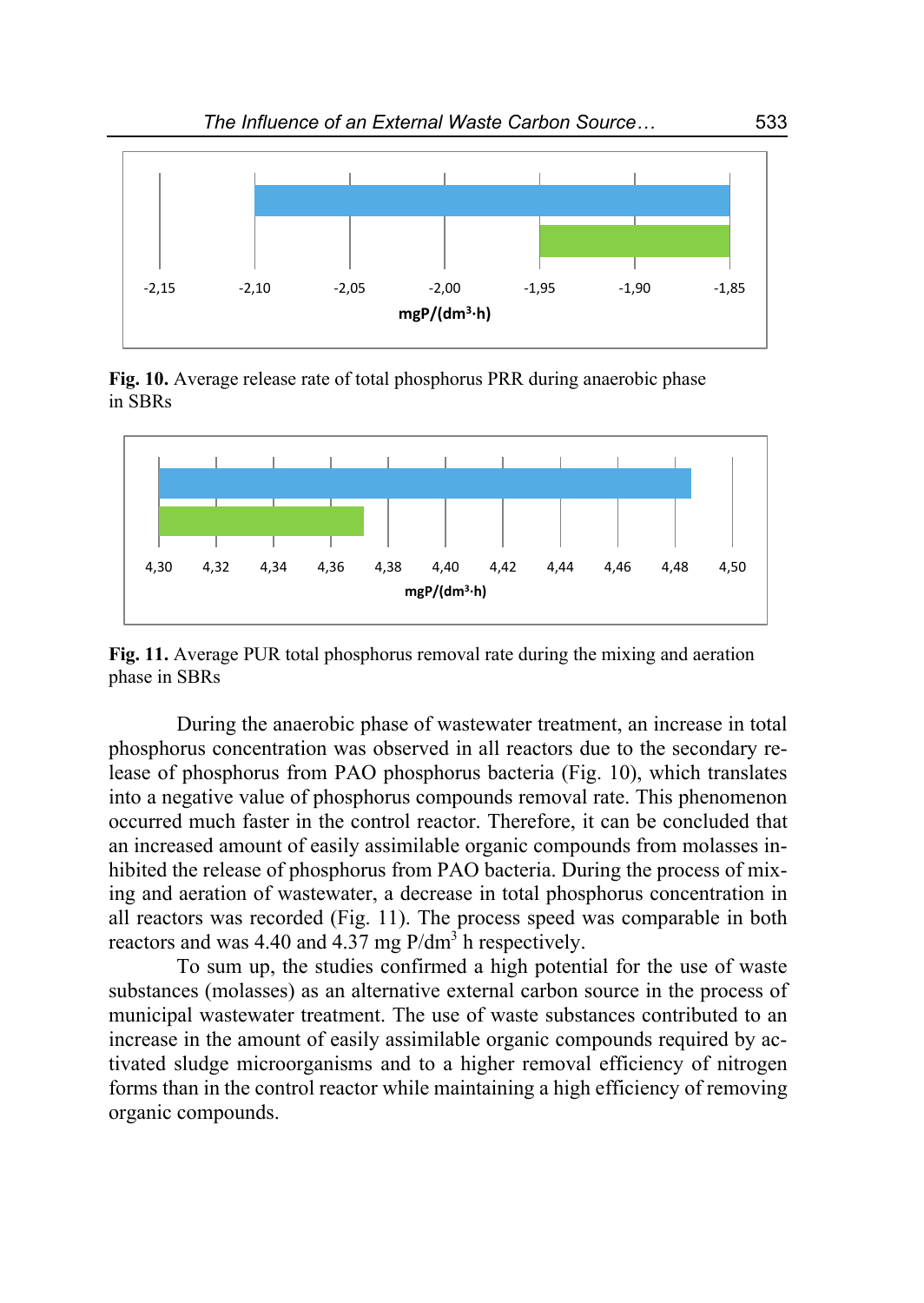## **4. Conclusions**

- 1. The use of an external source of waste carbon in the treatment of municipal wastewater has resulted in a higher removal efficiency of nitrogen forms than in a control reactor while maintaining a high removal efficiency of organic compounds.
- 2. The use of molasses as an external source of carbon during wastewater treatment resulted in an increased removal rate during waste water treatment.
- 3. The rate of NUR denitrification in the molasses reactor increased by 2.48 mg  $N/dm<sup>3</sup>$  h compared to the control SBR.
- 4. Molasses as a waste product can be successfully used as an external source of carbon in the denitrification process.

*The research was funded by a Research Project conducted in the Department of Technology in Engineering and Environmental Protection (WZ/WBiIS/8/2019).* 

### **References**

- Arshad, M., Chan, Z.M., Khalil-ur-Rehman, M., Szach, F.A., Rajoka, M.I. (2008). Optimization of process variables for minimization of byproduct formation during fermentation of blackstrap molasses to ethanol at industrial scale. *Lett. Appl. Microbiol*., *47*(5), 410-414.
- Bernat, K., Kulikowska, D., Kordel, A. (2016). Usuwanie związków azotu ze ścieków w procesach denitryfikacji i skróconej denitryfikacji z wykorzystaniem melasy jako źródła węgla organicznego. *Ochrona Środowiska*, *38*(2), 9-15.
- Cherchi, C., Onnis-Hayden, A., El-Shawabkeh, I., Gu, A.Z. (2009). Implication of using different carbon sources for denitrification in wastewater treatments. *Water Environment Research*, *81*(8), 788-799.
- Dąbrowski, W., Puchlik, M. (2010). Udział frakcji ChZT w ściekach mleczarskich w oczyszczalni stosującej intensywne usuwanie związków węgla, azotu i fosforu. *Rocznik Ochrona Środowiska*, *12*, 735-746.
- Elefsiniotis, P., Li, D. (2006). The effect of temperature and carbon source on denitrification using volatile fatty acids. *Biochemical Engineering Journal*, *28*(2), 148-155.
- Fernández-Nava, Y., Maranón, E., Soons, J., Castrillón, L. (2010). Denitrification of high nitrate concentration wastewater using alternative carbon sources. *Journal of Hazardous Materials*, 173, 682-688.
- Ignatowicz, K. (2008). Sorption process for migration reduction of pesticides from graveyards. *Archives of Environmental Protection, 34*(3), 143-149.
- Ignatowicz, K., Piekarski, J., Kozłowski, D. (2011). Intensification of the Denitrification Process by Using Brenntaplus VP1 Preparation, *Rocznik Ochrona Srodowiska, 17*(2), 1178-1195.
- Ignatowicz, K., Puchlik, M. (2011). Rotary Biological Contactor as Alternative for Small Amount of Wastewater Treatment. *Rocznik Ochrona Środowiska*, *13*, 1385-1404.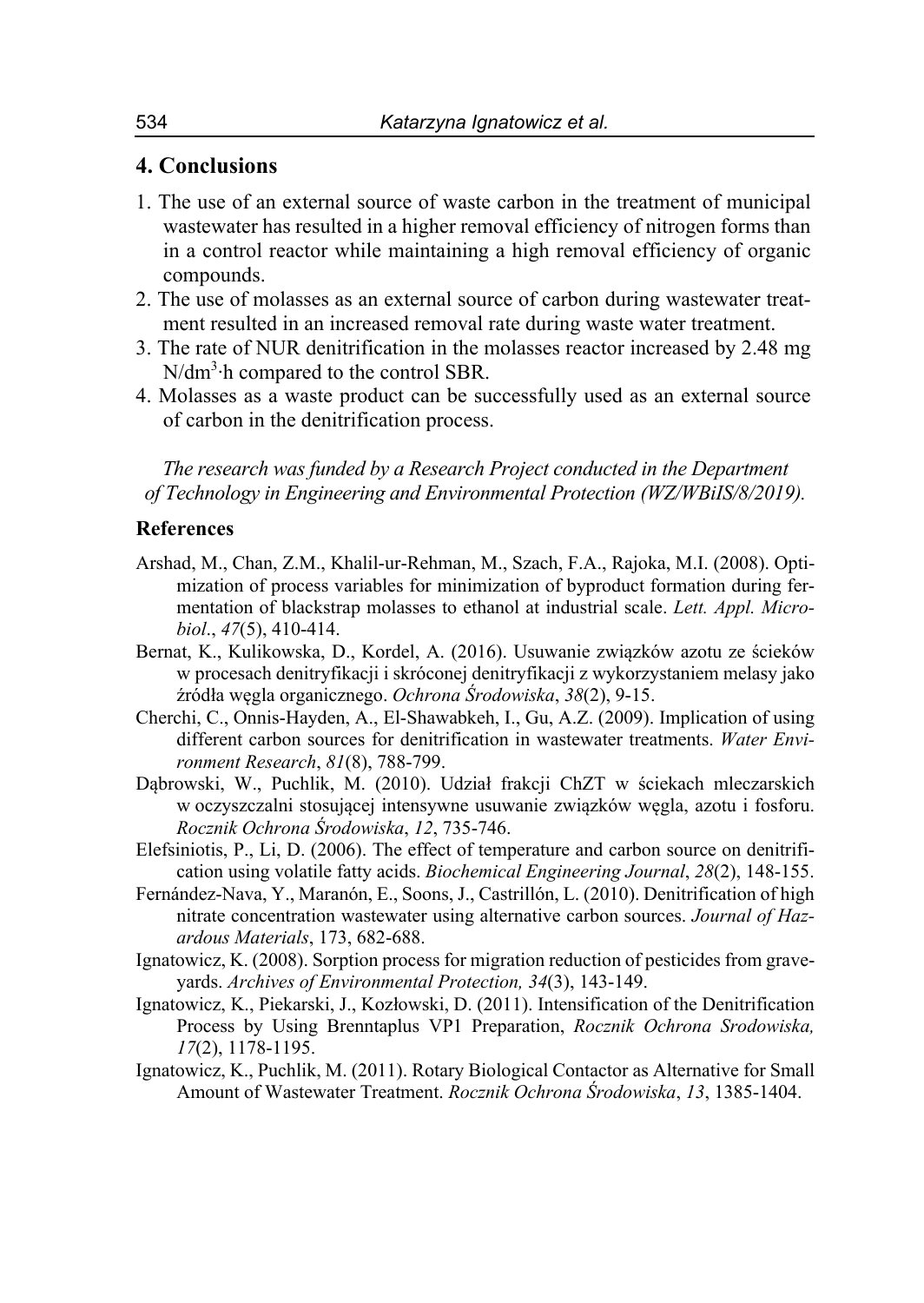- Janczukowicz, W., Rodziewicz, J., Filipkowska, U. (2011). Ocena procesów biologicznego usuwania azotanów (V) i fosforanów w komorze SBR z zewnętrznym źródłem węgla. *Rocznik Ochrona Środowiska*, *13*, 453-470.
- Janczukowicz, W., Rodziewicz, J. (2013). *Źródła węgla w procesach biologicznego usuwania związków azotu i fosforu,* Monografie Komitetu Inżynierii Środowiska Polskiej Akademii Nauk, 114, Lublin.
- Kalinowska, E. (2006). Zewnętrzne źródło węgla do denitryfikacji. *Forum Eksploatatora, 3*, 41-42.
- Mąkinia, J., Czerwionka, K., Drewnowski, J., Swinarski, M., Chrzanowska, M., Fordoński, W. (2008). Porównanie tradycyjnych i alternatywnych źródeł węgla zewnętrznego dla poprawy efektywności procesu denitryfikacji. *Forum Eksploatatora, 2,* 15-20.
- Min, K., Park, K.-S., Jung, Y.-J., Khan, A.R. (2002) Acidogenic Fermentation: Utilization of Wasted Sludge as a Carbon Source in the Denitrification Process. *Environmental Technology, 23*(3), 293-302.
- Puchlik, M., Ignatowicz, K., Dąbrowski, W. (2015). Influence of bio- preparation on wastewater purification process in constructed wetlands. *Journal of Ecological Engineering*, 16*(1)*. 159-163.
- Quan, Z.X., Jin, Y.S., Yin, C.R., Lee, J., Lee, S.T. (2005). Hydrolyzed molasses as an external carbon source in biological nitrogen removal. *Bioresource Technology*, *96*(15), 1690-1695.
- Silva, F., Nadais, H., Prates, A., Arroja, L., Capela, I. (2009). Molasses as an external carbon source for anaerobic treatment of sulphite evaporator condensate. *Bioresource Technology*, *100*, 1943-1950.
- Smyk, J., Ignatowicz, K. (2017). The influence of molasses on nitrogen removal in wastewater treatment with activated sludge, *Journal of Ecological Engineering*, *18*, 199-203.
- Torà, J.A., Baeza, J.A., Carrera, J., Oleszkiewicz, J.A. (2011). Denitritation of a highstrength nitrite wastewater in a sequencing batch reactor using different organic carbon sources. *Chemical Engineering Journal, 172(2-3)*, 994-998.
- Yang, X., Wang, S., Zhou, L. (2012). Effect of carbon source, C/N ratio, nitrate and dissolved oxygen concentration on nitrite and ammonium production from denitrification process by *Pseudomonas stutzeri D6. Bioresource Technology*, *104*, 65-72.

## **Abstract**

Providing external sources of carbon to the treated wastewater often becomes necessary to achieve high efficiencies of wastewater treatment plants. The use of conventional sources of carbon brings high operating costs for wastewater treatment plants. This has become a prerequisite for the exploration of other, alternative, sources of organic carbon. The aim of the research was to confirm the effectiveness of the use of waste products, for example molasses, in the denitrification process, as well as to determine their influence on the rate of changes in pollutant concentrations during wastewater treatment. The studies were carried out during the process of municipal sewage treatment in two independent SBR-type activated sludge chambers on a laboratory scale. A single reactor operating cycle lasted 6 hours and included the following phases: wastewater supply